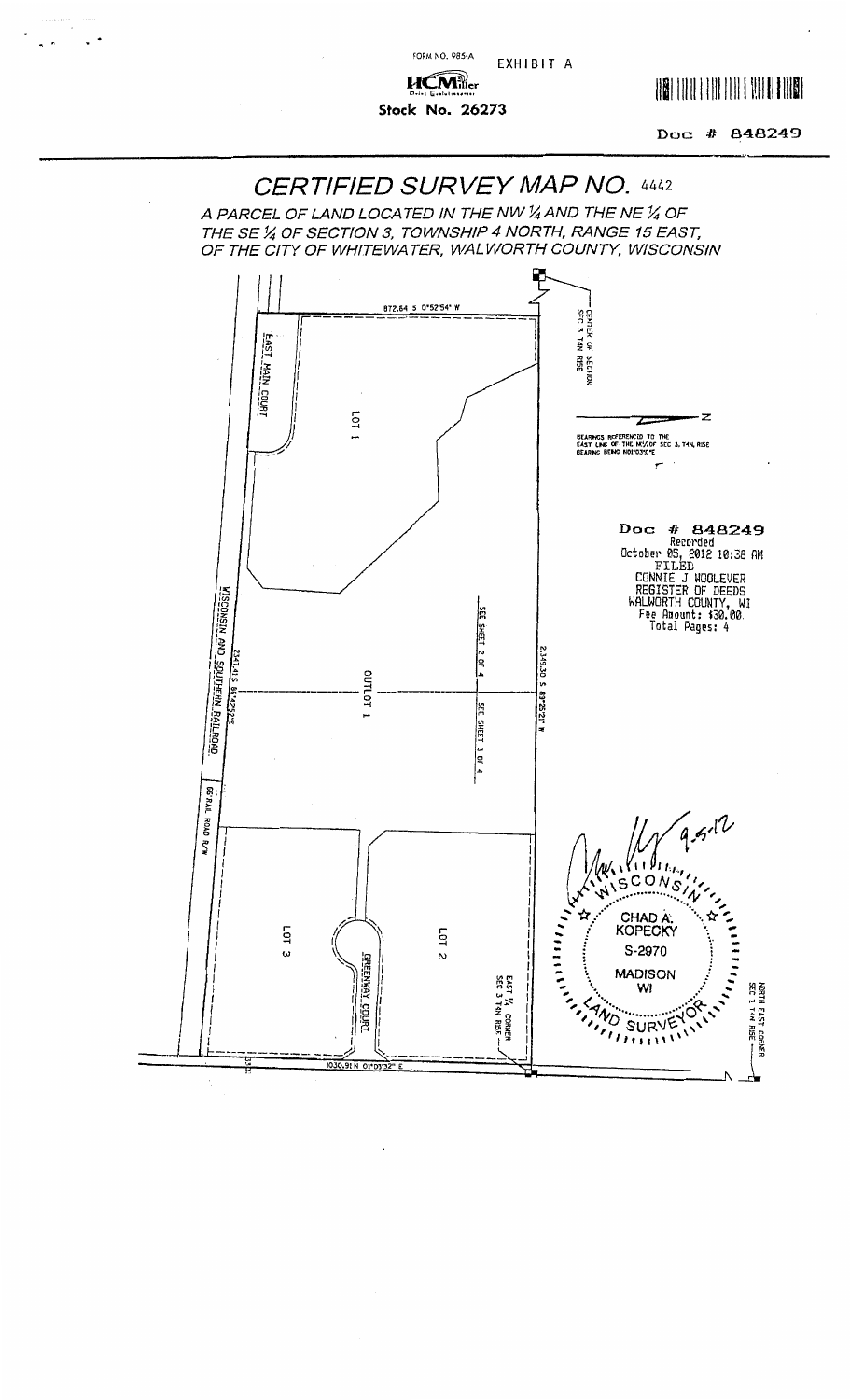

FORM NO. 985-A

 $\ddot{\phantom{1}}$ 

 $\cdot$ 

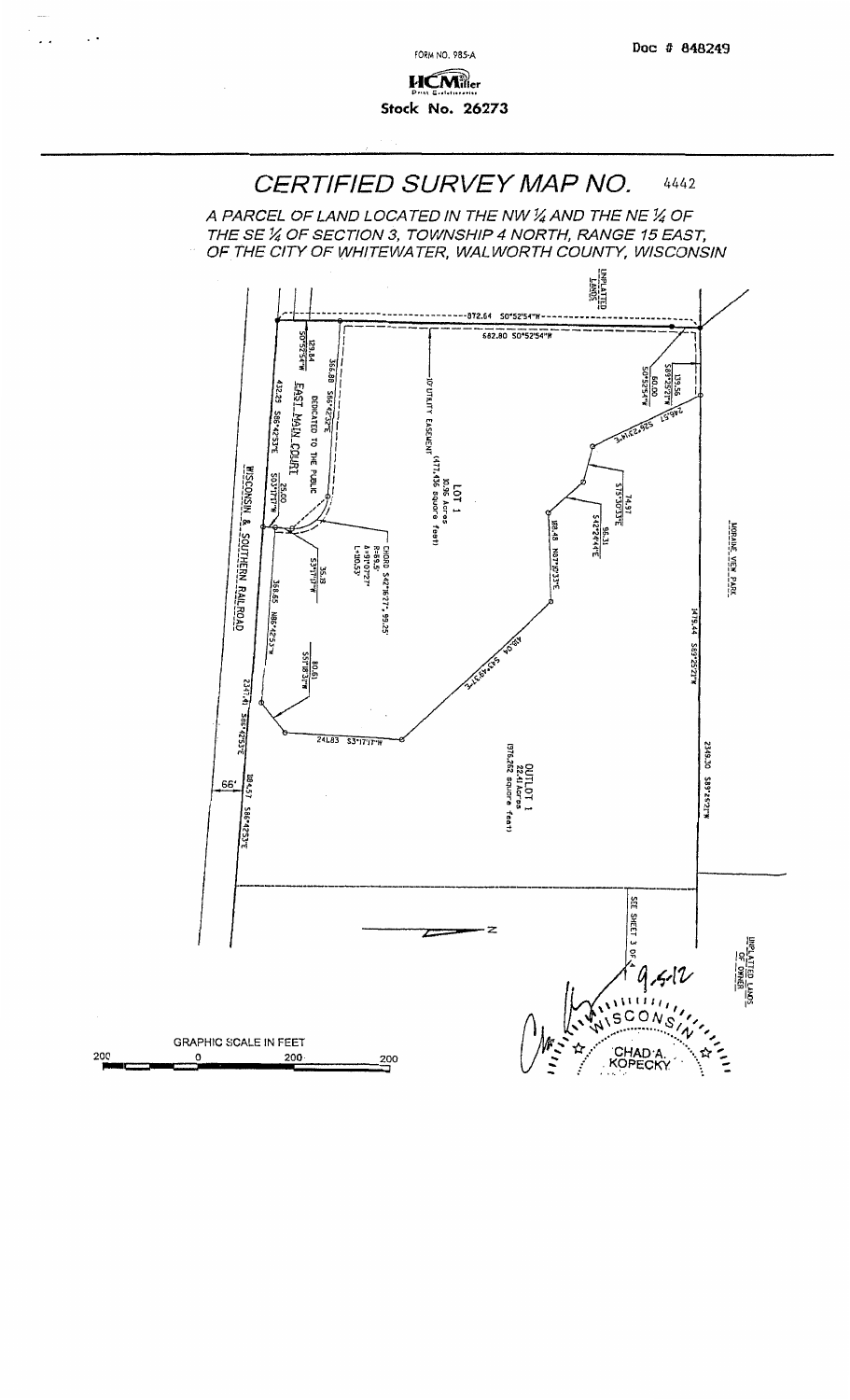**FORM NO. 985-A** 

 $\ddot{\phantom{0}}$